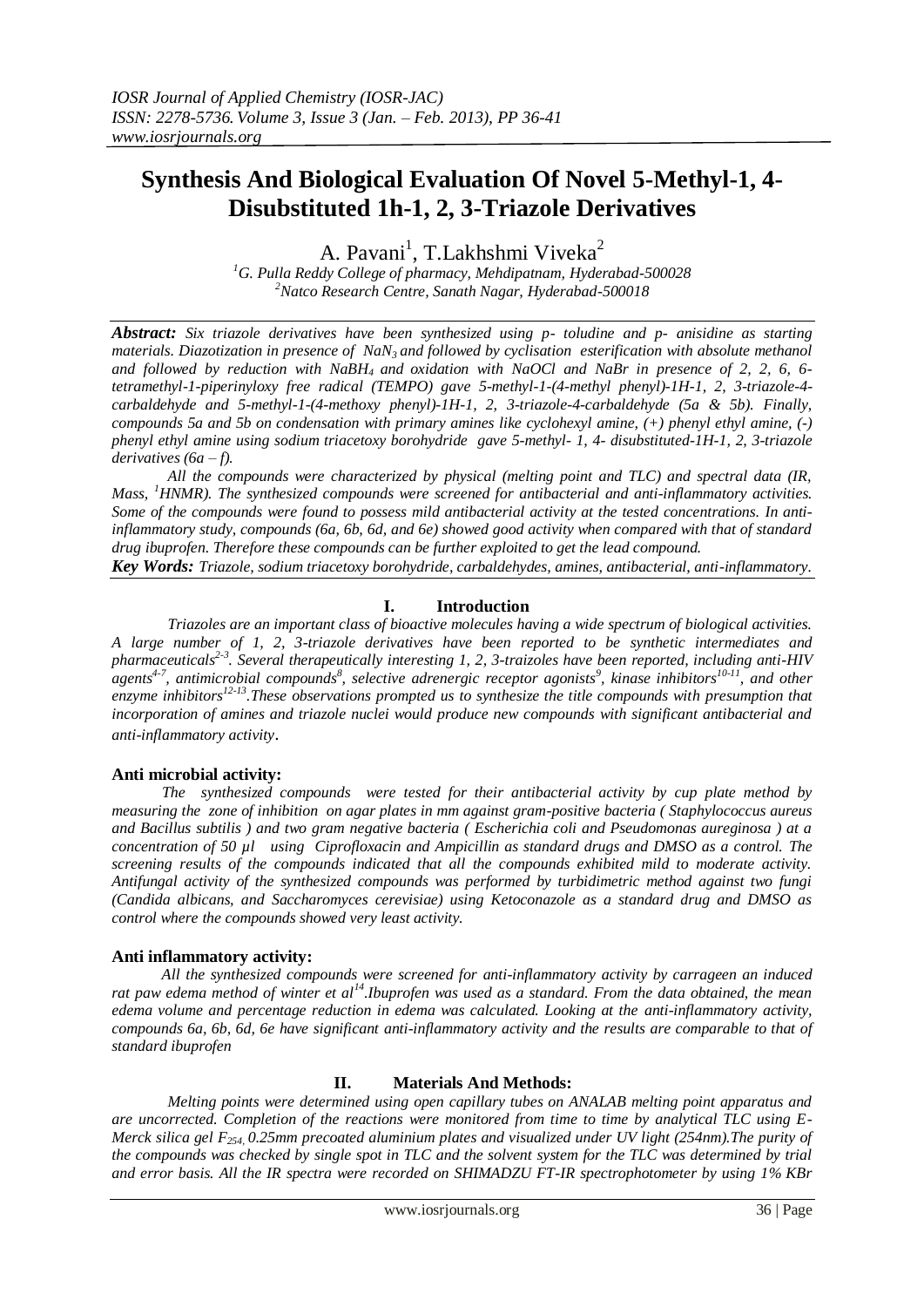*discs. All the <sup>1</sup>H NMR spectra have been recorded in CDCl<sup>3</sup> solvent unless otherwise mentioned. <sup>1</sup>H NMR Chemical shifts are reported on Brucker 400 MHz relative to tetra methyl silane as internal standard in delta scale. Mass spectra of the compounds were recorded on mass spectrophotometer (Aligent 1100series; EI/ES-MS).* 

#### **III. Results And Discussion:**

#### **General procedure: Synthesis of 5-methyl-1-(4-methyl phenyl)-1***H***-1,2,3-triazole-4-carbaldehyde (5a)from 5-methyl-1-(4-methyl phenyl)-1***H***-1,2,3-triazole-4-yl) methanol**

 *1.5 g (0.007 moles) of 5-methyl-1-(4-methyl phenyl)-1H-1,2,3-triazole-4-yl) methanol, 0.810 g (0.0078 moles) of sodium bromide,1.88 g (0.022 moles) of sodium bicarbonate, 0.001 g (0.0000765 moles) of TEMPO, 15 ml methylene chloride and 7.5 ml water were taken into a round bottom flask. Reaction mass cooled to 10 <sup>0</sup>C. To this 0.71 g (0.00084 moles) of sodium hypochlorite was added and reaction mass was maintained below 10 <sup>0</sup>C. after reaction completion isolate the product, filtered and washed with heptane and dried at 40 <sup>0</sup>C under vacuum to yield a crystalline solid.*

#### **Synthesis of 5-methyl-1-(4-methoxy phenyl)-1***H***-1, 2, 3-triazole-4-carbaldehyde (5b) from 5 methyl-1-(4-methoxy phenyl)-1***H***-1, 2, 3-triazole-4-yl) methanol**

 *By following the above procedure, 5-methyl-1-(4-methoxy phenyl)-1H-1,2,3-triazole-4-carbaldehyde (5b) has also been prepared using (0.0066 moles )of 5-methyl-1-(4-methoxy phenyl)-1H-1,2,3-triazole-4-yl) methanol, (0.0067 moles )of sodium bromide, (0.0193 moles )of sodium bicarbonate, (0.000066 moles) of TEMPO, 15 ml methylene chloride and 7.5 ml water and (0.0072 moles) of sodium hypochlorite. Note: TEMPO is 2, 2, 6, 6-tetramethyl-1-piperrinoyloxy free radical on silica gel. It is a recyclable catalyst in oxidation of alcohols*

#### *Synthesis of 5-methyl-1,4- disubstituted-1H-1, 2, 3-triazole derivatives with primary amines:*

*0.5 g (0.00213 moles) of primary amine dissolved in 6 ml of methylene chloride was taken in a round bottom flask. To this 0.65 g (0.00307 moles) of sodium triacetoxy borohydride and 0.33 g (0.00549 moles) glacial acetic acid were added and stirred for 10 min. To the above mixture 0.5 g (0.00223 moles) 5-methyl-1- (4-methyl phenyl)-1H-1,2,3-triazole-4-carbaldehyde dissolved in methylene chloride was added dropwise and maintained for 4 h at room temperature. The progress of the reaction was monitored by TLC. At the end of the reaction, the mixture was basified with 10% aqueous potassium carbonate solution and extracted with methylene chloride. The extract was washed with brine solution, concentrated and purified by column chromatography.* 

 *Following the above procedure, 5-methyl-1-(4-methoxy phenyl)-1H-1,2,3-triazole derivatives (6d),(6e) and (6f) has also been prepared using 0.00223 moles of 5-methyl-1-(4-methoxy phenyl)-1H-1,2,3-triazole-4 carbaldehyde.*

#### **Analytical data of the above compounds:**

**N-{[5-methyl-1-(4-methylphenyl)-1H-1,2,3-triazole-4yl]methyl}methyl cyclohexanamine (6a):** *This compound was obtained as white solid. mp 190 -192<sup>0</sup>C; IR: 1592 cm<sup>-1</sup> (N=N=NH stretch), 3445.4 cm<sup>-1</sup> (NH stretch), 1655.2 cm-1 (N-H bend), 1349.9 cm-1 , (C-N stretch); Mass (m/z): 285 (M+1); <sup>1</sup>H NMR (CDCl3, 400Mhz): 1.1-1.197 (m, 2H); 1.226-1.334 (m, 2H,); 1.62-1.65 (m, 1H); 1.70 (bs, 2H); 1.74-1.77 (m, 2H); 1.94-1.97 (m, 2H); 2.29 (s, 3H), 2.44 (s, 3H); 2.53-2.58 (m, 1H); 3.89 (s, 2H), 7.32 (s, 4H).*

**N-{[5-methyl-1-(4-methylphenyl)-1H-1,2,3-triazole-4yl]methyl}methyl}-1-(+)phenyl ethanamine (6b):***This compound was obtained as pale yellow solid. mp 195-198<sup>0</sup>C; IR :1592 cm<sup>-1</sup> (N=N=NH stretch), 3315.6 cm-1 (NH stretch), 1653 cm-1 (NH bend); Mass (m/z): 307 (M+1); <sup>1</sup>H NMR (CDCl3, 400Mhz): 7.24- 7.45 (m, 12H, Ar-H), 3.85-3.91(m, 1H), 3.66-3.75 (m, 2H), 2.44 (s, 3H), 2.41(s, NH), 2.15 (s, 3H)*

## **N-{[5-methyl-1-(4-methylphenyl)-1H-1,2,3-triazole-4yl]methyl}methyl}-1(-)phenyl**

**ethanamine(6c):** *This compound was obtained as pale yellow solids.mp:196-198<sup>0</sup>C; IR:3297.3 cm-1 (NHstre)1654 cm-1 (NH bend); mass(m/z):307(M+1).*

**N-{[5-methyl-1-(4-methoxyphenyl)-1H-1,2,3-triazole-4yl]methyl}methyl cyclohexanamine (6d):** *This compound was obtained as pale yellow solids.<i>mp*:201-203<sup>*o*</sup>C; **IR**: 1591 cm<sup>-1</sup> (N=N=NH)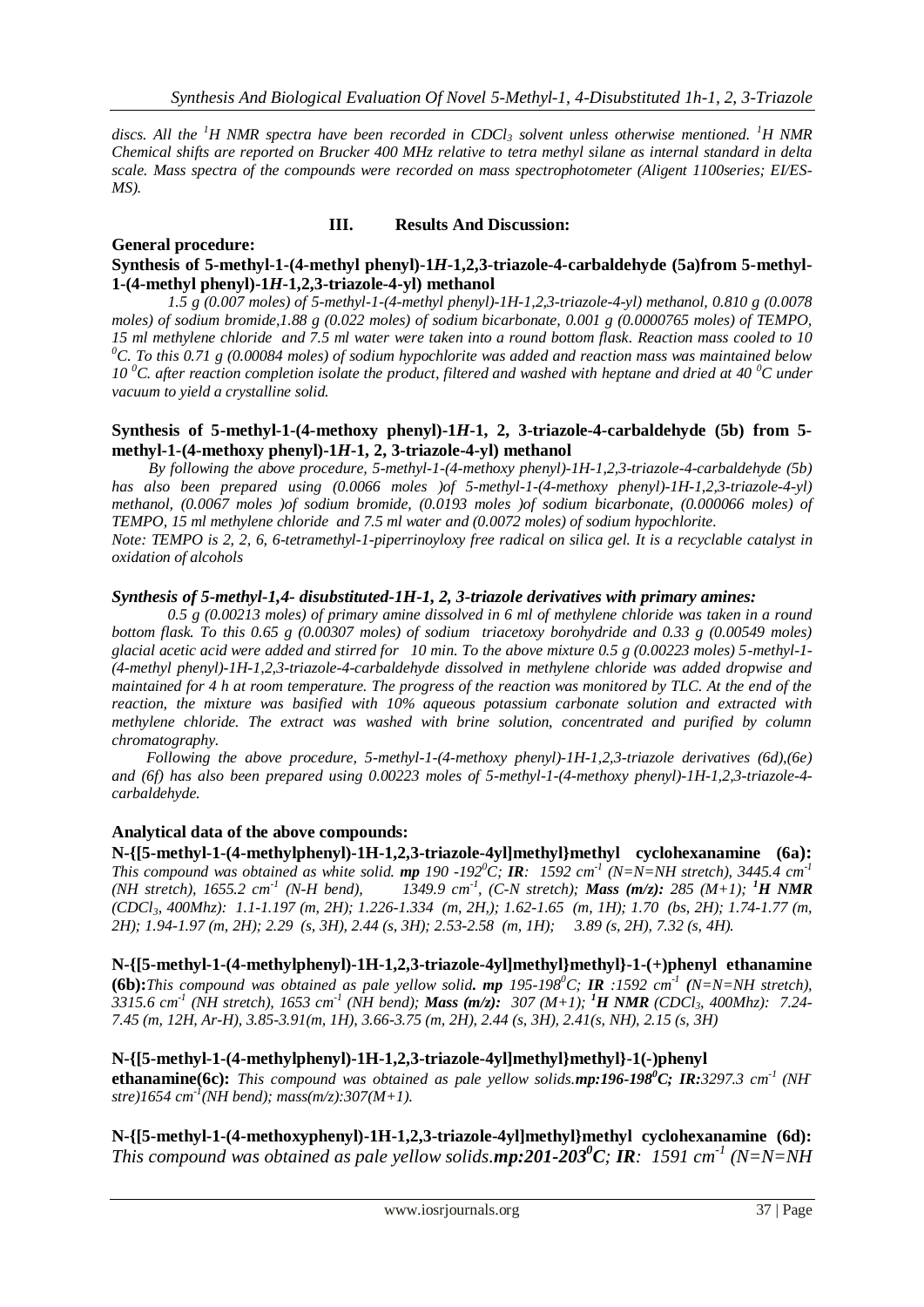*stretch), 3394 cm-1 (NH stretch), 1654 cm-1 (N-H bend), 1349.9 cm-1 (C-N stretch); Mass (m/z): 301(M+1);*

### **(1***R***)-N-{[5-methyl-1-(4-methoxyphenyl)-1H-1,2,3-triazole-4yl]methyl}methyl}-1-phenyl**

**ethanamine (6e) :***This compound was obtained as white solid.mp:210°c; IR: 3445.5 cm-1 (NH stretch), 1654 cm -1 (NH bend); Mass(m/z):323 (M+1); <sup>1</sup>H NMR(CDCl3, 400Mhz): 1.88-1.89 (d, 3H, CH3), 2.36(s, 3H, Ar-H), 3.87 (s, 3H, OCH3), 3.99-4.167 (s, 2H, CH2), 7.00-7.22 (s, 2H, Ar-H), 7.33-7.48 (m, 3H, Ar-H), 7.82-7.84 (d, 2H, Ar-H),10.17 (s, 1H, Ar-H), 10.38 (s, 1H, Ar-H)*

**(1***S***)-N-{[5-methyl-1-(4-methoxyphenyl)-1H-1, 2, 3-triazole-4yl]methyl}methyl}-1-phenyl ethanamine (6f):** *This compound was obtained as white solid. IR : 1591.3 cm-1 ( N=N=NH stretch), 3298.4cm-1 (NH stretch), 1654.2 cm-1 (NH bend) ; Mass (m/z): 323(M+1); <sup>1</sup>H NMR(CDCl3, 400Mhz): 7.00- 7.031 (2H, m, Ar-H), 7.278 (2H, d, Ar-H), 7.31-7.429 (5H, m, Ar-H), 1.40-1.44 (3H, m, CH3), 0.93 (s, 1H, CH), 3.87-3.92 (t, 3H, CH3), 2.26 (s, 3H, OCH3), 1.40-1.44 (t, 3H, CH3)*

| SNO              | Compd     | $\begin{array}{lll} \textit{STRUCTURE} \end{array}$       | M. $P(^0C)$ | Yield $(\%)$ |
|------------------|-----------|-----------------------------------------------------------|-------------|--------------|
| $\boldsymbol{l}$ | 6a        | CH <sub>3</sub><br>CH <sub>3</sub><br>N<br>۱Ì<br>N<br>NН  | $\bf 192$   | $\sqrt{72}$  |
| $\boldsymbol{2}$ | <b>6b</b> | CH <sub>3</sub><br>CH <sub>3</sub><br>$H_3C$              | 198         | 69           |
| $\mathfrak{z}$   | 6c        | CH <sub>3</sub><br>CH <sub>3</sub><br>$\frac{H_3C}{CH_3}$ | $197\,$     | ${\bf 70}$   |
| $\boldsymbol{4}$ | $6d$      | CH <sub>3</sub><br>·NH                                    | 203         | 68           |
| $\mathfrak{s}$   | 6e        | $e^{-CH_3}$<br>CH <sub>3</sub><br>H <sub>2</sub>          | 210         | 65           |
| 6                | 6f        | $e^{-CH_3}$<br>CH <sub>3</sub><br>11<br>$H_3C$            | 208         | 72           |

**TABLE 1 Physical data of 5-methyl-1, 4-disubstituted- 1***H***-1,2,3-triazoles**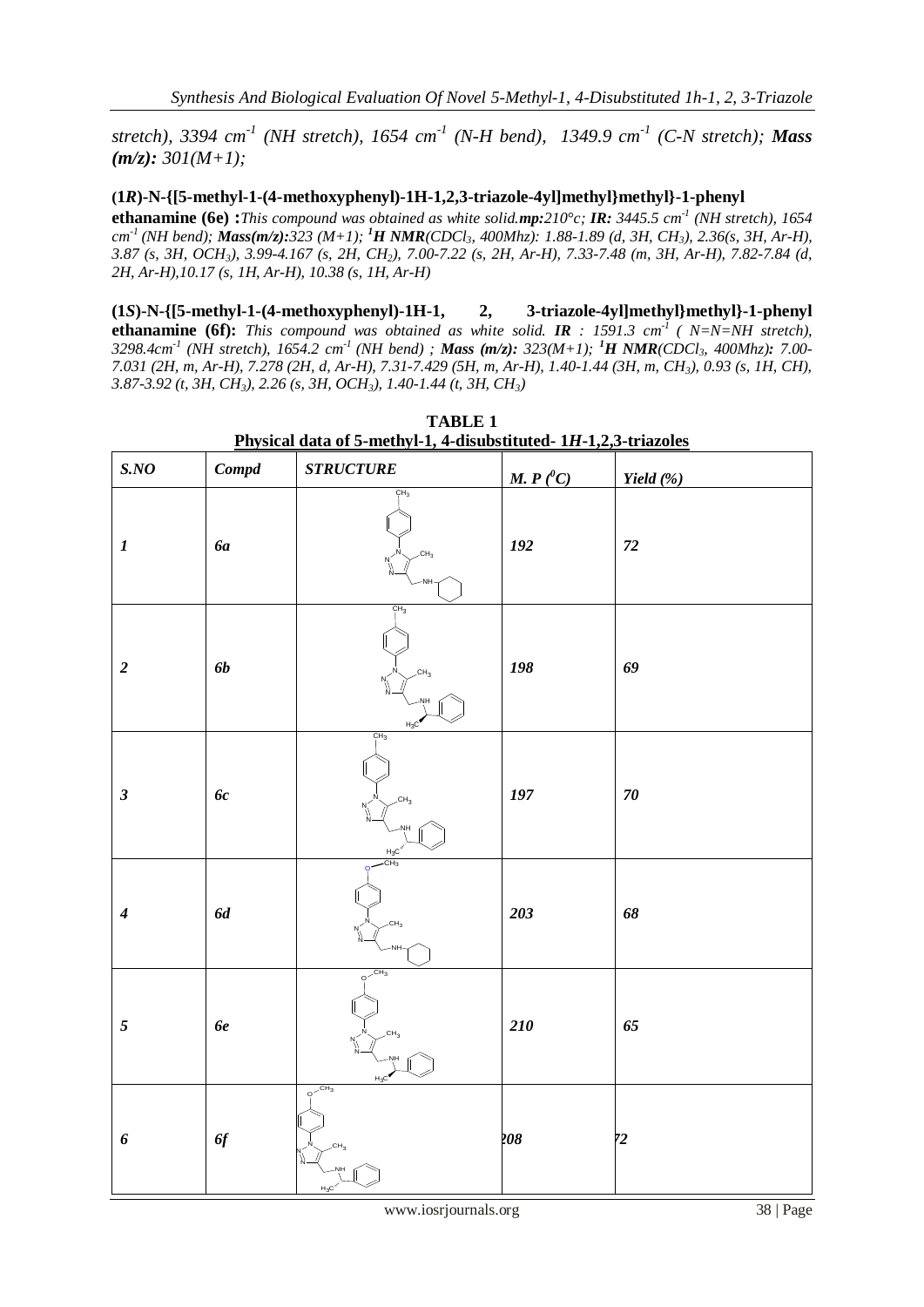

*SCHEME*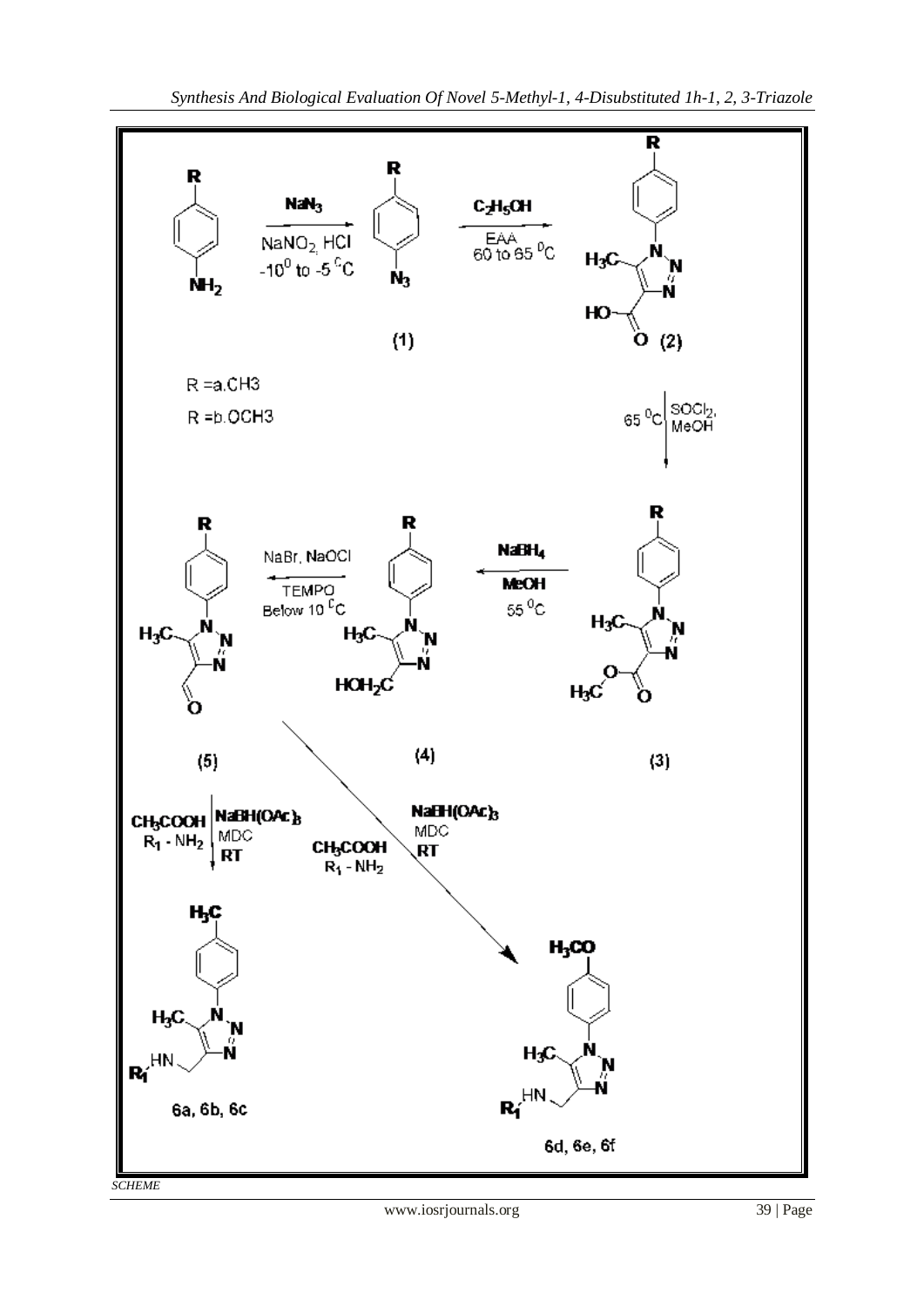| compound            | $\boldsymbol{R}$ | Zone of inhibition |                |                           |             |  |
|---------------------|------------------|--------------------|----------------|---------------------------|-------------|--|
|                     |                  | <b>Bacillus</b>    | Staphylococcus | Escheresia                | Pseudomonas |  |
|                     |                  | $subtilis(+ve)$    | $aures(+ve)$   | $\text{coli}(\text{-ve})$ | aeruginosa  |  |
|                     |                  | mm                 | mm             | mm                        | mm          |  |
| 6a                  | CH3              | 16                 | 12             | NА                        | NA          |  |
| <i><b>6b</b></i>    | CH3              | 18                 | 20             | NA                        | NA          |  |
| 6d                  | OCH3             | NA                 | 12             | NA                        | 10          |  |
| 6e                  | OCH3             | 10                 | 12             | NA                        | 11          |  |
| Ciprofloxacin       |                  | 38                 |                | 29                        |             |  |
| $(10\mu g/50\mu l)$ |                  |                    |                |                           |             |  |

## **TABLE 3: Anti-inflammatory activity of 5-methyl-1, 4-disubstituted 1H-1, 2, 3-triazole derivatives mean paw edema volume (ml)**

| Treatment   | Dose    | 30 min           | 1 <sub>h</sub>   | 2 <sub>h</sub>   | 3h               | 4h               |
|-------------|---------|------------------|------------------|------------------|------------------|------------------|
|             | (mg/kg) |                  |                  |                  |                  |                  |
| Control     | 100     | $0.28 \pm 0.014$ | $0.39 \pm 0.025$ | $0.60 \pm 0.047$ | $0.82 \pm 0.013$ | $0.82 \pm 0.029$ |
| Standard    | 100     | $0.18 \pm 0.045$ | $0.20 \pm 0.059$ | $0.22 \pm 0.06$  | $0.17 \pm 0.038$ | $0.25 \pm 0.043$ |
| (Ibuprofen) |         |                  |                  |                  |                  |                  |
| бa          | 100     | $0.22 \pm 0.057$ | $0.24 \pm 0.038$ | $0.28 \pm 0.014$ | $0.33 \pm 0.029$ | $0.31 \pm 0.029$ |
| 6b          | 100     | $0.20 \pm 0.043$ | $0.22 \pm 0.047$ | $0.26 \pm 0.050$ | $0.29 \pm 0.015$ | $0.30 \pm 0.030$ |
| 6c          | 100     | $0.21 \pm 0.013$ | $0.23 \pm 0.056$ | $0.33 \pm 0.048$ | $0.42 \pm 0.018$ | $0.50 \pm 0.038$ |
| 6d          | 100     | $0.21 \pm 0.027$ | $0.23 \pm 0.053$ | $0.27 \pm 0.035$ | $0.34 \pm 0.026$ | $0.31 \pm 0.058$ |
| 6e          | 100     | $0.20 \pm 0.048$ | $0.21 \pm 0.025$ | $0.25 \pm 0.053$ | $0.24 \pm 0.052$ | $0.29 \pm 0.052$ |
| 6f          | 100     | $0.22 \pm 0.031$ | $0.24 \pm 0.022$ | $0.34 \pm 0.034$ | $0.43 \pm 0.022$ | $0.49 \pm 0.026$ |
|             |         |                  |                  |                  |                  |                  |

*Edema volume=mean±SEM*

| <b>Treatment</b> | Dose    | $\boldsymbol{R}$ | . <del>. .</del><br>$30 \text{ min}$ | ี⊶<br>1h  | 2h     | 3h     | 4h     |
|------------------|---------|------------------|--------------------------------------|-----------|--------|--------|--------|
|                  | (mg/kg) |                  |                                      |           |        |        |        |
| <i>Standard</i>  | 100     |                  | 35.71%                               | 48.71%    | 63.33% | 79.26% | 69.51% |
| (Ibuprofen)      |         |                  |                                      |           |        |        |        |
| 6a               | 100     | CH3              | 21.42%                               | 38.46%    | 53.33% | 59.75% | 59.75% |
| 6b               | 100     | CH3              | 28.57%                               | 43.58%    | 56.66% | 64.63% | 63.41% |
|                  |         |                  |                                      |           |        |        |        |
| 6c               | 100     | CH3              | 25.00%                               | $41.02\%$ | 45.06% | 48.78% | 39.90% |
| 6d               | 100     | OCH3             | 25.00%                               | 41.02%    | 55.00% | 58.53% | 62.19% |
| 6e               | 100     | OCH3             | 28.57%                               | 46.15%    | 58.33% | 70.73% | 64.63% |
| 6f               | 100     | OCH3             | 21.42%                               | 38.46%    | 43.33% | 47.54% | 38.82% |

## **TABLE 4: Percentage protection against edema formation:**

## **IV. Conclusion:**

Among the compounds tested (6a) and (6b) exhibited mild activity against Bacillus subtillis, Staphylococcus aureus and compounds (6d) , (6e) exhibited mild activity against Staphylococcus aureus and Pseudomonas aeruginosa at a concentration of 1000 µg/50µl compared with the standard drug ciprofloxacin (10µg/50µl).None of the compounds have shown any activity against fungal strains Candida albicans and Saccharomyces cerevisiae at a concentration of 1000µg/50µl.In anti-inflammatory screening the compounds (6a),(6b),(6d),(6e) have shown good anti-inflammatory activity at a concentration of 100 mg/kg compared with the standard drug ibuprofen(100mg/kg).Therefore, these compounds can be further exploited to get lead compounds.

#### **Acknowledgement:**

The authors were thankful to NATCO pharma limited, Hyderabad and to the management of G.Pulla Reddy College of Pharmacy, Hyderabad for providing facilities.